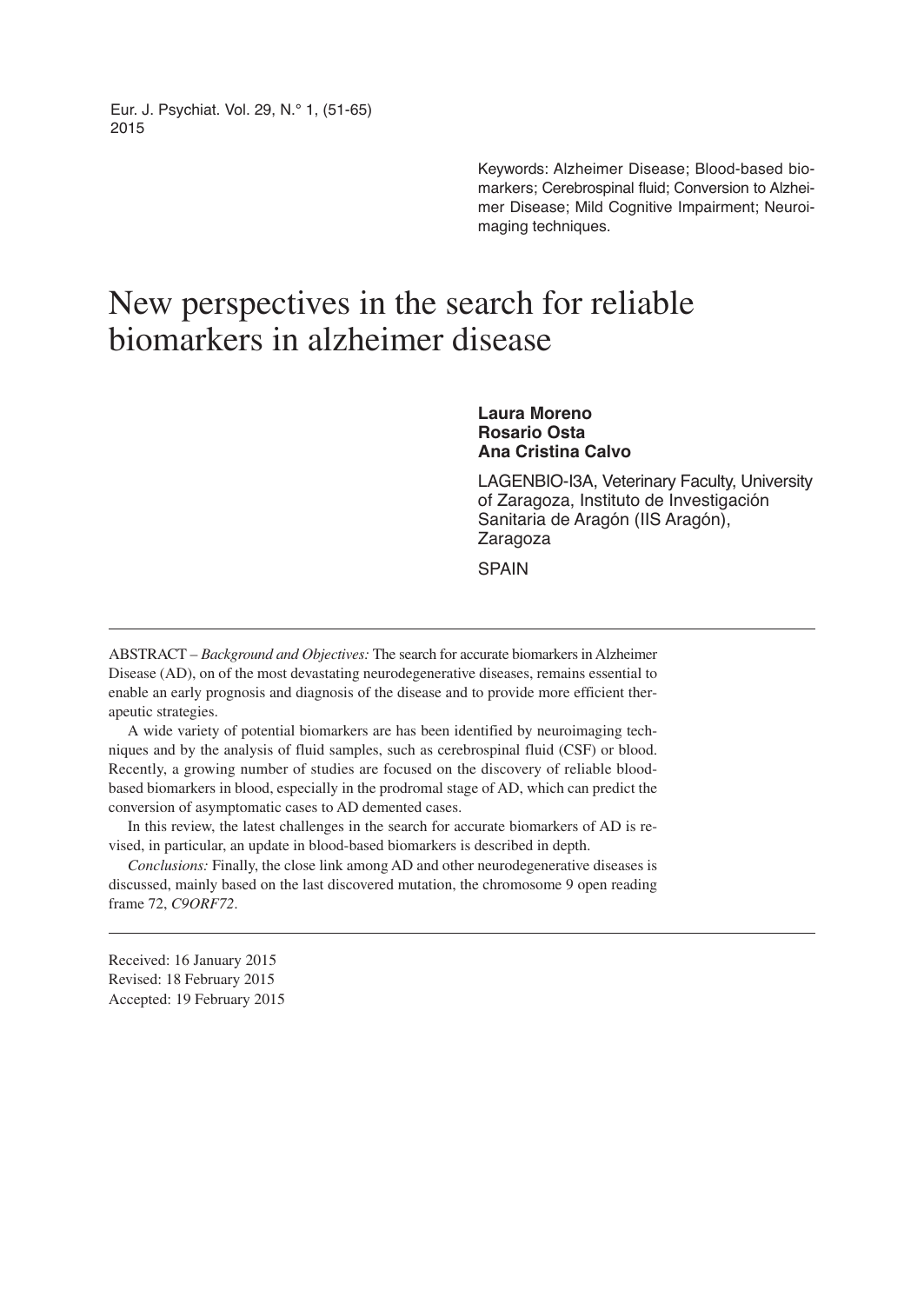## **Challenges in the discovery of potential biomarkers in Alzheimer Disease**

To date there are no effective therapies to preserve normal brain function in potential future Alzheimer's disease (AD) patients. The absence of reliable biomarkers to identify cognitive normal individuals that will become early-stage AD patients support this fact. Therefore, this overlap between demented and non-demented population has limited the diagnostic accuracy of the current known biomarkers for AD. Due to the fact that neurological processes that finally result in dementia are assumed to be actively long before the first symptoms appear, the availability of diagnostic biomarkers could make a preclinical diagnostic testing and an early treatment of AD possible.

A great variety of biomarkers of AD has been described using different approaches (Table 1). As Figure 1 shows, different strategies can be studied along AD progression for a better understanding of the disease and to enable an accurate identification of potential AD biomarkers. Currently, the most studied methods to identify markers of mild cognitive impairment (MCI) and AD are neuroimaging and molecular techniques based on cerebrospinal fluid (CSF). A systematic search on PubMed and Scopus databases was performed to find the most relevant studies and review papers. The key words used for this purpose were: "Alzheimer's disease", "Mild Cognitive Impairment", "biomarkers", "blood", "neuroimaging" and "neurodegenerative diseases" in various combinations. The articles selected were published in English from 2004 to 2015.

Neuroimaging is a non-invasive technique which monitors brain regions and allows the subsequent identification and quantification of diagnostic and candidate biomarkers of dementia progression<sup>1</sup>. Magnetic resonance imaging (MRI) is the most widely used neuroimaging technique to investigate brain changes and neurodegeneration. Several longitudinal studies using MRI have been conducted with positive results $2,3$ . After followup assessments, these studies supported that MRI is a valuable biomarker to predict early conversion to dementia in patients with MCI. In particular, a maximum value of 1.61 for the occipital cortex N-acetylaspartate / creatine ratio was useful to predict dementia at 100% sensitivity and 75% specificity, yielding a positive predictive value of 83% and a negative predictive value of 100%2. The same ratio in the posteromedial bilateral parietal cortex could enable a predicted conversion rate to probable AD with a sensitivity of 74.1% and a specificity of 83.7%3. Furthermore, MRI is capable of measuring both regional and global brain atrophy, determining the extent of the brain degeneration in patients with dementia<sup>4,5</sup>. Based on this, several groups have proposed the rate of hippocampal atrophy in MCI patients as a predictor for the conversion to  $AD^{6,7}$ . Other measurements by MRI, like cortical thickness, have been performed in amnestic MCI (aMCI) patients, which have the highest conversion rate to AD8. However, these measurements alone could not distinguish among aMCI subtypes and controls. White matter (WM) and grey matter (GM) have also been studied using MRI, which showed lower volumes of WM and GM in different brain regions in MCI patients who converted to AD9. A more sensitive to microscope WM changes technique is diffusion tension imaging (DTI). Nir *et al*. (2013) showed widespread diffusivity disruptions associated with neuropsychological and cognitive deficits in specific tracts that passed through the temporal lobe and posterior brain regions in AD and MCI patients<sup>10</sup>. Despite MRI is widely used for AD, the ac-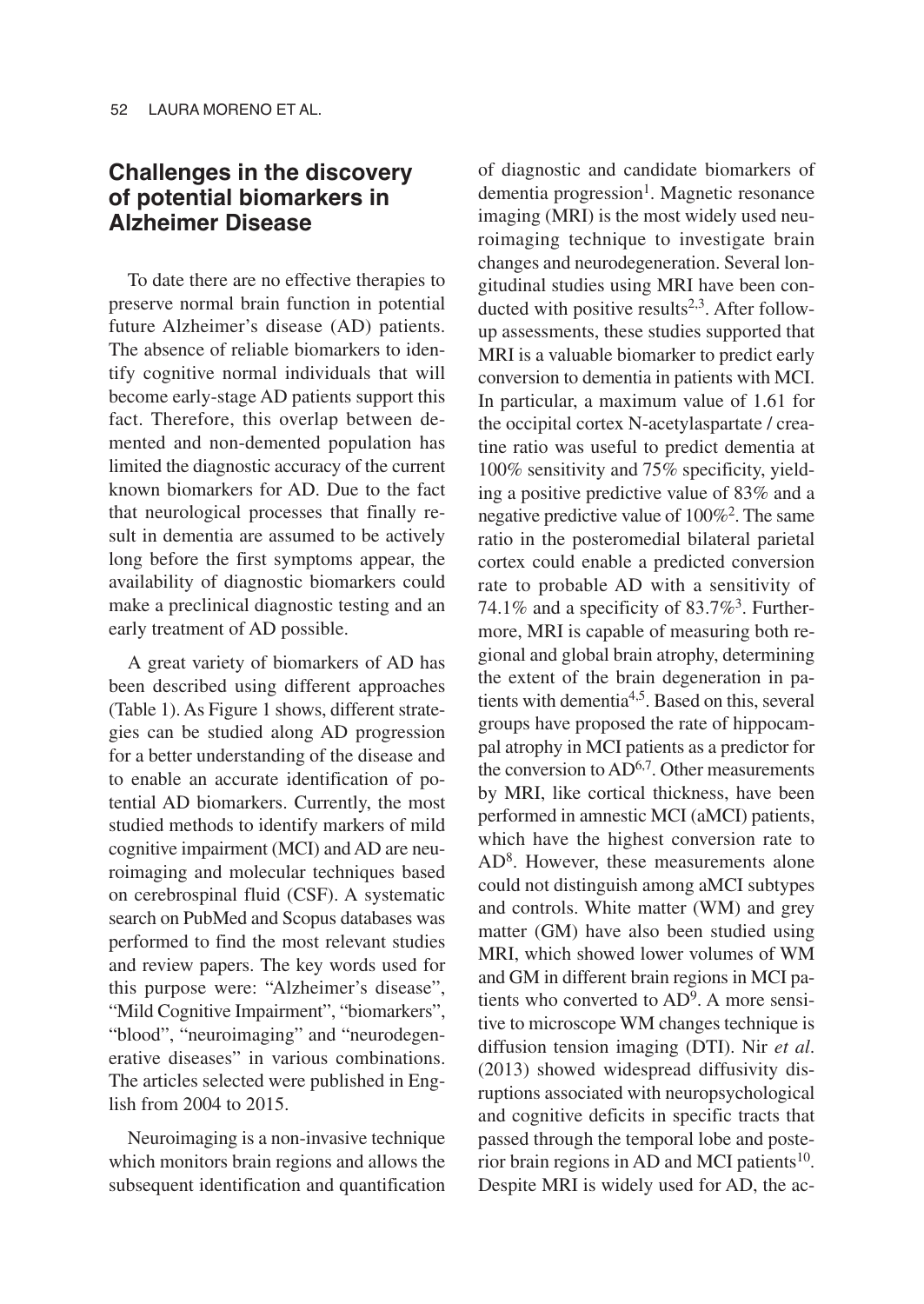

Figure 1. Overview of the main categories of biomarkers that can be identified along AD progression. Biomarkers of exposure can be indicative of disease risk factors, while biomarkers of disease are useful in the screening (prognostic biomarkers), in the early stages of the disease (diagnostic biomarkers) and in the monitoring of disease progression.

curacy of MRI as biomarker of early AD generally reaches an accuracy of  $80\%$ <sup>11</sup>, what encourages the search of better biomarkers and more accurate diagnostic tools. Several studies demonstrated that the accuracy to predict conversion from MCI to AD in MRI was enhanced when combined with positron emission tomography  $(PET)^{12,13}$ , where the best brain region for MRI and PET was the temporal cortex $13$ .

Currently, PET is one of the most sensitive tests for and early AD detection comparing to other biomarkers, such as CSF measures of Aβ-42 or Aβ-42/tau<sup>14,15</sup>. However, its high cost hampers its regular clinical use. PET can determine the presence or activity of proteins, enzymes and metabolic pathways involved in dementia16, and it has been used for prediction of progression from MCI to AD showing promising results. Particularly,  $^{11}C$ -Pittsburgh compound B positron emission tomography  $(^{11}C$ -PIB-PET) may play a role in stratifying patients with MCI into risk levels for developing AD, yielding a 83.3% to 100% sensitivity and a 41.1% to 100% specificity for predicting conversion to AD17. In addition, in a recent study, fluorodeoxyglucose PET (FDG-PET) images were used to investigate MCI to AD conversion at different prodromal stages $18$ . The results showed that MCI to AD conversion can be predicted as early as 24 months prior to conversion. Another molecular imaging technique suggested as a predictor of conversion to dementia is proton magnetic resonance spectroscopy  $(^1H$ - $MRS$ <sup>19</sup>. In particular, five metabolite ratios were calculated in four different brain regions in MCI patients, but only mI/CR ratio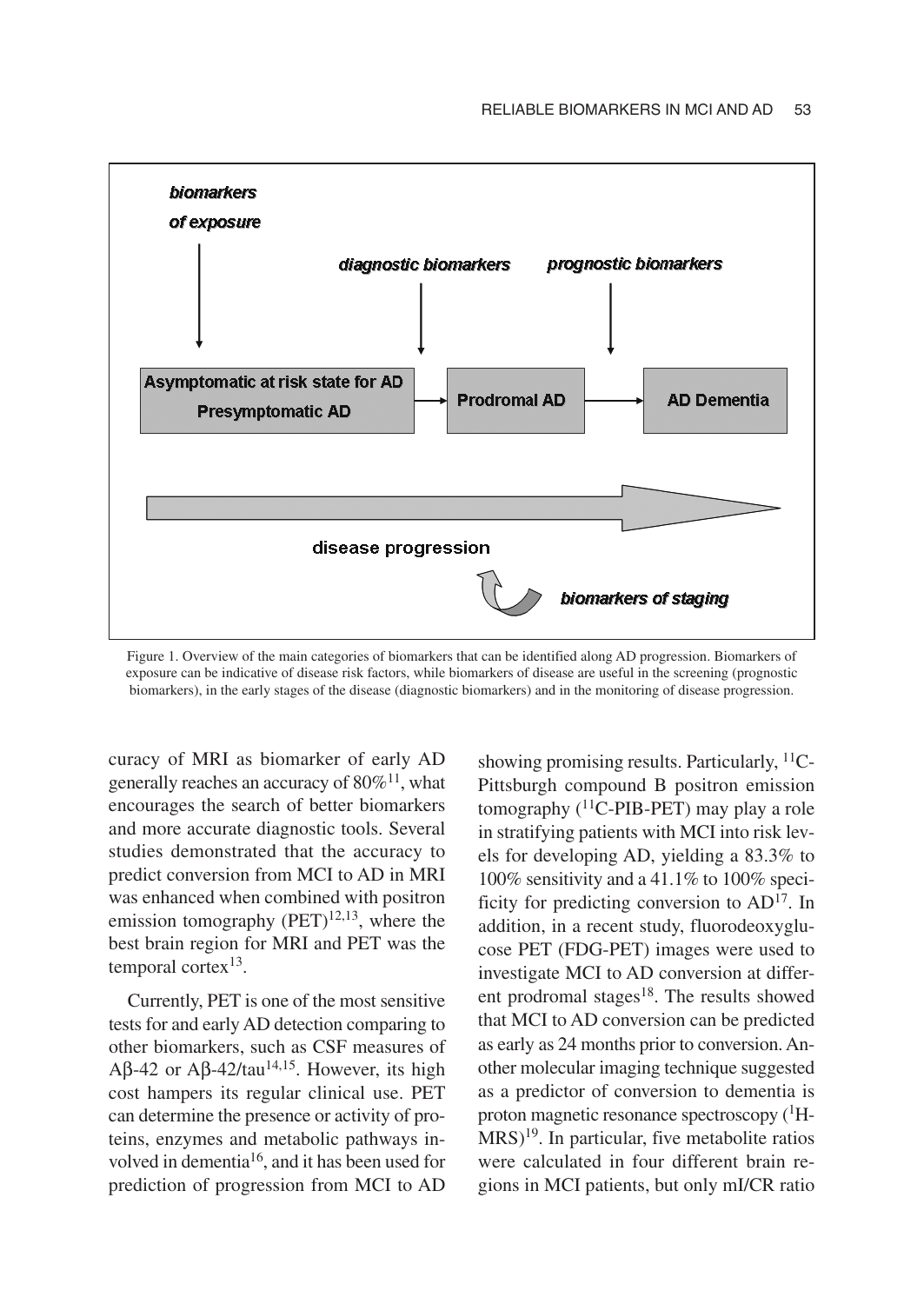| the accuracy to predict conversion |                                                                                                                                       | to AD are considered as well as potential CSF, urine, blood and genetic biomarkers of AD                                                                                                                          | IZE ARE STATED AND THE HIGH THE HIGH STATED OF ALLY ANDERES OF ALLY INCLUDED AND THE SUITED SUITED AND THE SECRET AND THE SERVICE OF A STATED OF A STATED AND THE STATED OF A STATED AND THE STATED AND THE STATED AND THE STA    |
|------------------------------------|---------------------------------------------------------------------------------------------------------------------------------------|-------------------------------------------------------------------------------------------------------------------------------------------------------------------------------------------------------------------|-----------------------------------------------------------------------------------------------------------------------------------------------------------------------------------------------------------------------------------|
|                                    | and techniques for early<br>detection of AD and MCI<br>Useful biomarkers                                                              | Relevant findings                                                                                                                                                                                                 | Predictive capacity for AD and MCI                                                                                                                                                                                                |
| Neuroimaging techniques            | Magnetic resonance imaging (MRI)                                                                                                      | regional and global brain atrophy                                                                                                                                                                                 | Predictive capacity suitable to determine the extent of brain degeneration<br>in patients with dementia $(4, 5)$                                                                                                                  |
|                                    |                                                                                                                                       | support vector machines analysis to the whole gray matter<br>in combination with morphometric variables<br>cortical thickness in annestic MCI patients<br>volumes of white and gray matter<br>hippocampal atrophy | suitable to predict conversion to AD (20, 22)<br>suitable to predict conversion to AD (6, 7)<br>suitable to predict conversion to AD (22)<br>suitable to predict conversion to AD (8)<br>suitable to predict conversion to AD (9) |
|                                    | Diffusion tension imaging (DTI)                                                                                                       | white matter changes                                                                                                                                                                                              | associations with neuropsychological and cognitive deficits in temporal<br>lobe and posterior brain regions in AD and MCI patiens (10)                                                                                            |
|                                    | 11C-Pittsburgh compound B positron emission<br>positron emission tomography (PET) and MRI                                             | beta-amyloid accumulation<br>changes in temporal cortex                                                                                                                                                           | enhanced accuracy to predict conversion to AD (12,13, 16)<br>suitable to predict conversion to AD (17)                                                                                                                            |
|                                    | proton magnetic resonance spectroscopy (IH-MRS)<br>fluorodeoxyglucose PET (FDG-PET)<br>tomography (11C-PIB-PET)                       | cortical area of right parietal lobe in MCI<br>neuropsychological test scores                                                                                                                                     | suitable to predict conversion to AD (24 months prior to conversion) $(18)$<br>suitable to predict conversion to AD (sensitivity 70% and specificity<br>85%) (19)                                                                 |
| CSF biomarkers                     | 42 (AB-42)<br>amyloid <b>B</b> peptide                                                                                                | decreased AB-42 levels in MCI patients at an early stage<br>decreased A $\beta$ -42 levels in AD patients compared to MCI<br>and other dementias' patients                                                        | trustworthy marker for distinguishing among MCI, AD and other demen-<br>suitable to predict conversion to AD (27)<br>$\tan(31, 32)$                                                                                               |
|                                    | tau protein                                                                                                                           | increased total and hyperphosphorilated tau (P-tau) at a<br>Aß-42/P-tau ratio<br>later stage                                                                                                                      | suitable to predict conversion to AD (sensitivity 88% and specificity<br>suitable to predict conversion to AD (27, 29)                                                                                                            |
|                                    |                                                                                                                                       | hyperphosphorilated tau (P-tau)                                                                                                                                                                                   | suitable diagnostic biomarker for progression of MCI, less adequate to<br>90%) (27)                                                                                                                                               |
|                                    | protein, neuronal pentraxin receptor,<br>NrCAM, YKL-40, chromogranin A, camosinase I<br>NrCAM and chromogranin A<br>amyloid precursor | identified by multiple reaction monitoring (MRM) assay, a<br>identified by mass spectrometry (LC-MS/MS) and re-eva-<br>luated by enzyme-linked immunosorbent assays (ELISA)<br>argeted-proteomic approach         | suitable to distinguish groups with mild, very mild cognitive impairment<br>distinguish AD from others dementias (33)<br>potential disease progression markers (35)<br>or no dementia (34)                                        |
|                                    |                                                                                                                                       |                                                                                                                                                                                                                   |                                                                                                                                                                                                                                   |

ematized. Potential neuroimaging techniques that can improve Relevant biomarkers of AD and MCI. The main biomarkers of AD, MCI and conversion to AD are schematized. Potential neuroimaging techniques that can improve ech. ers of AD. MCI and conversion to AD are Table 1<br>Relevant biomarkers of AD and MCI. The main biomarke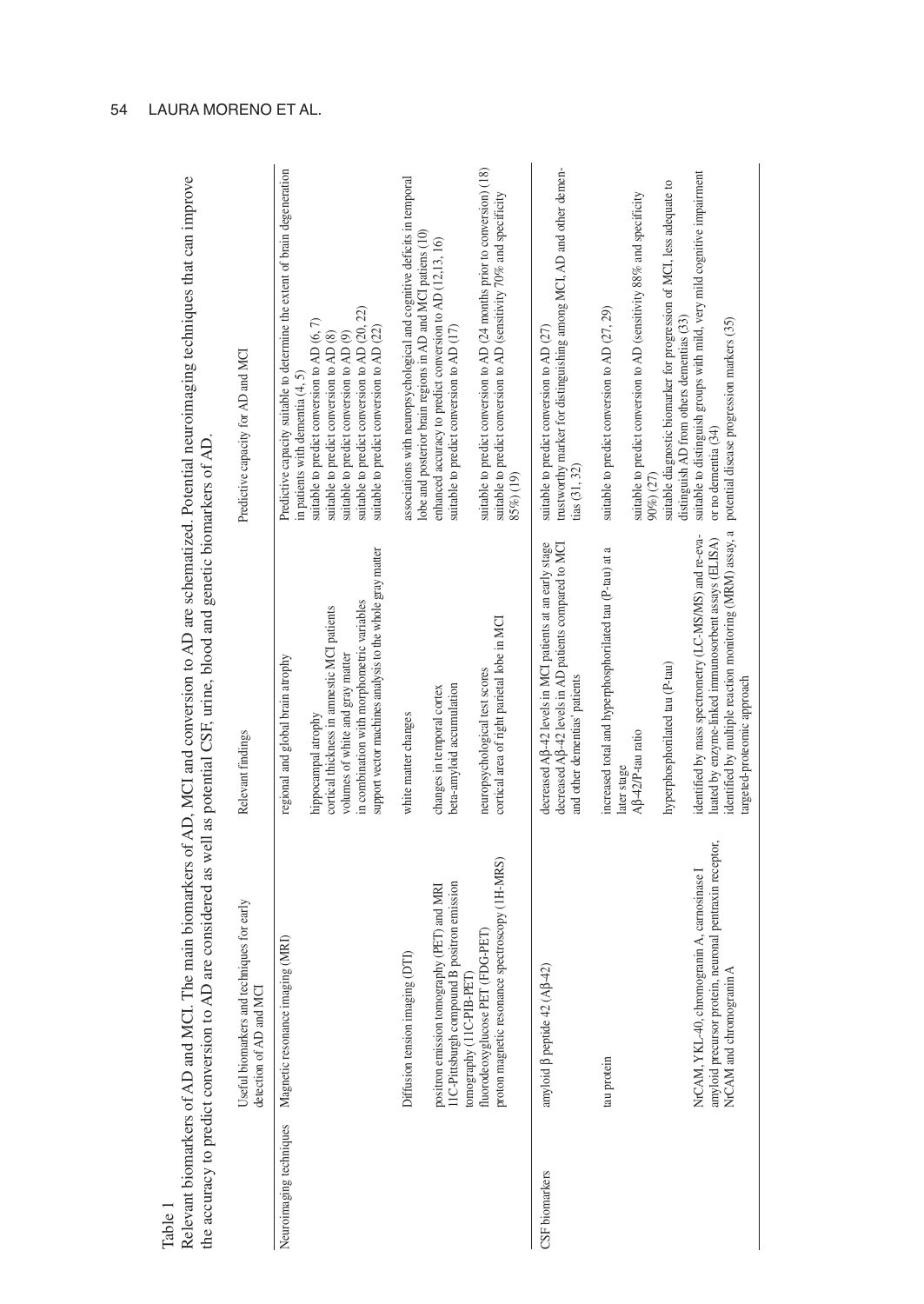|                         |                                                                                                                                                                                       | the accuracy to predict conversion to AD are considered as well as potential CSF, urine, blood and genetic biomarkers of AD (continuation)                                                                                                                                                                                                                                                |                                                                                                                                                                                                                                                                                                                                                                                                                                                                                                                                                                                                                                                                                                                 |
|-------------------------|---------------------------------------------------------------------------------------------------------------------------------------------------------------------------------------|-------------------------------------------------------------------------------------------------------------------------------------------------------------------------------------------------------------------------------------------------------------------------------------------------------------------------------------------------------------------------------------------|-----------------------------------------------------------------------------------------------------------------------------------------------------------------------------------------------------------------------------------------------------------------------------------------------------------------------------------------------------------------------------------------------------------------------------------------------------------------------------------------------------------------------------------------------------------------------------------------------------------------------------------------------------------------------------------------------------------------|
|                         | Useful biomarkers and techniques for early<br>detection of AD and MCI                                                                                                                 | Relevant findings                                                                                                                                                                                                                                                                                                                                                                         | Predictive capacity for AD and MCI                                                                                                                                                                                                                                                                                                                                                                                                                                                                                                                                                                                                                                                                              |
| <b>Blood</b> biomarkers | plasma amyloid $\beta$ levels                                                                                                                                                         | associations between low plasma AB-42 levels and AB-42 /<br>combination of plasma Aß-42 and tau levels, monitored by<br>plasma AB-42 levels and CSF p-tau181 / AB-42 ratio<br>immunomagnetic reduction assays (IMR<br>decreased levels of AB-42 and AB-40<br>increased levels of AB-40 and AB-42<br>decreased AB-42/AB-40 ratio<br>unaltered Aß plasma levels<br>A <sub>B</sub> -40 ratio | associated with the risk of incident AD and dementia $(51)$ and suitable in<br>(sLRP), CSF tau / A $\beta$ -42 ratios and reductions in MMSE scores, risk of<br>lack of correlation between plasma AB levels and plasma homocysteine<br>strong correlations with oxidized lipoprotein receptor-related protein-1<br>suitable to predict conversion to AD (sensitivity 80% and specificity<br>associated with higher risk of incident AD and dementia (51)<br>normal cognitive status conversion to MCI or AD (54, 55)<br>$(50)$ and A $\beta$ -42 levels in CSF and plasma $(57, 58)$<br>strongest correlations in MCI patients (60)<br>risk factor to MCI conversion to AD (45)<br>MCI and AD (81)<br>82%)(59) |
|                         | lipidomic sequencing<br>transcriptomic and<br>phospholipase A2<br>serum tau levels<br>calmodulin                                                                                      | detection of miRNA and serum biomarkers for inflammation,<br>homocysteine and cholesterol metabolism and brain speci-<br>detection of tau post-translational modifications (PTMs)<br>decreased phospholipase A2 activity<br>increased calmodulin plasma levels<br>fic proteins                                                                                                            | reliable biochemical marker in early stages of AD and in the discrimination<br>from other types of dementia (sensibility 87% and specificity 82%) (66)<br>useful tool to predict MCI conversion to AD (45, 49, 50, 63-65, 70)<br>risk marker for AD in subjects with MCI (67)<br>correlation with cognitive function (62)                                                                                                                                                                                                                                                                                                                                                                                       |
|                         | afamin and immunoglobulin heavy constant mu (IGHM)<br>sphingomyelins and ceramides                                                                                                    | increased levels of Serum sphingomyelins and ceramides<br>identified by isobaric tag (iTRAQ) and proteomic met-<br>hods, decreased afamin and increased IGHM levels<br>increased long plasma ceramides                                                                                                                                                                                    | useful in prediction of incident impairment in asymptomatic individuals (68)<br>candidate biomarkers for AD and the predementia condition of MCI (73)<br>predictive of cognitive decline and hippocampal volume loss (69)                                                                                                                                                                                                                                                                                                                                                                                                                                                                                       |
| Genetic biomarkers      | GGGCC hexanucleotide repeat expansion intronic<br>mutations in presenilins PSEN1 and PSEN2<br>to chromosome 9 open reading frame<br>phospholipase D3 (PLD3)<br>£4 allele of APOE gene | one £4 allele triples the risk of AD, two £4 alleles increase<br>doubles the risk for sporadic AD, an impairment of PLD3<br>detected in two early-onset AD patients and in Caucasian<br>function could lead to the aberrant APP processing<br>genes for amyloid precursor protein (APP)<br>families $( > 30$ repeats)<br>the risk 15 times                                                | involved in familial AD and other neurodegenerative diseaes (80, 81)<br>related to familial AD (prevalence around 0,1%) (45)<br>risk factor for sporadic AD (45)<br>risk factor for AD (45)                                                                                                                                                                                                                                                                                                                                                                                                                                                                                                                     |

nversion to AD are schematized. Potential neuroimaging techniques that can improve Relevant biomarkers of AD and MCI. The main biomarkers of AD, MCI and conversion to AD are schematized. Potential neuroimaging techniques that can improve  $\alpha$  AD MCI and  $\alpha$  $\ddot{\cdot}$  $m \alpha r$ main hio and MCI The  $\alpha$ <sup> $f$ </sup>  $\Lambda$  D marlzaro Table 1<br>Relevant bior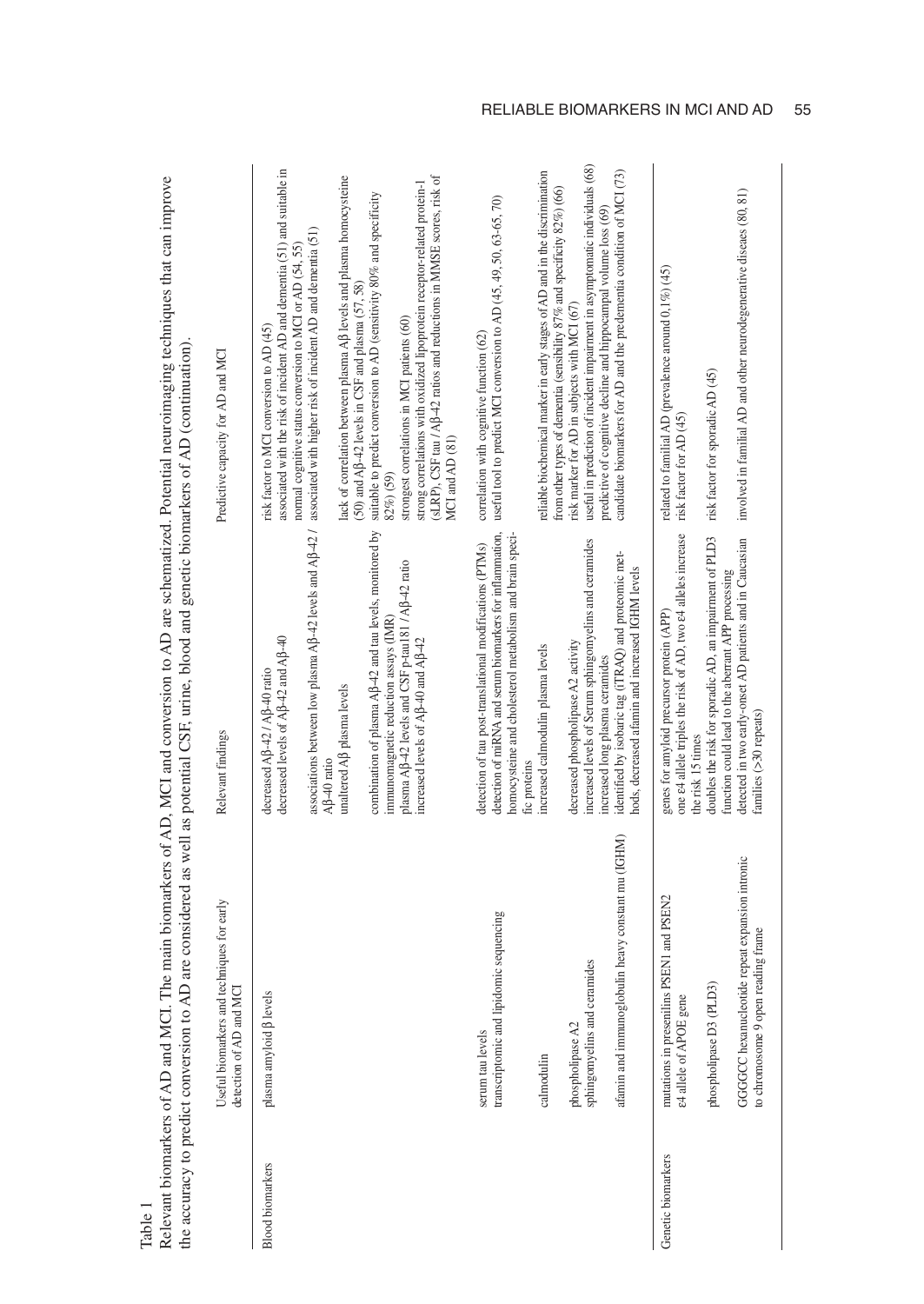(myo-inositol/creatine ratio) in the cortical area of right parietal lobe in MCI subjects predicted the conversion to AD with sensitivity 70% and specificity 85%.

Recent studies suggest the combination of data for an accurate diagnose and prediction of dementia progression. A longitudinal study evaluated a multivariate method combining morphometric variables in patients with MCI, AD and controls $20$ . This study suggested an index based on temporal evolution of brain degeneration using MRI, combined with other longitudinal information could be a reliable method to identify preclinical AD patients, as well as to predict conversion from MCI to AD. Other studies have supported the combination of data from neuroimaging to obtain more accurate diagnostic and predictive tools<sup>21,22</sup>. Particularly, a study combined data from neuroimaging for tracking dementia progression by proposing a method based on support vector machines. The results obtained showed a higher prediction for progression from MCI to AD, and a better differentiation between AD and healthy patients when considering the brain as a whole, rather than separate brain regions $22$ .

During the last decade, neuroimaging has been shown as a potential tool for diagnosis and prediction of AD; however most of the AD biomarkers described are measured in CSF. Although CSF biomarkers combined can optimally discriminate AD patients from controls, as well as prognosticate conversion from MCI to AD, they are not suitable for distinguishing AD from other dementias $23$ . Over the past two decades, three CSF biomarkers have been widely studied: amyloid β peptide 42 ( $A\beta$ -42), total tau protein (T-tau) and hyperphosphorilated tau protein (P-tau), which have been shown to be reliable markers for early diagnosis of AD and prediction of disease progression<sup>24,25</sup>.

Many studies have shown that AD pathophysiological processes are characterized by decreased amyloid concentrations, increased tau concentrations or increased tau/amyloid concentrations<sup>16,26-28</sup>. As an example, a 4year follow-up study showed that all MCI patients with levels of the three CSF markers abnormally altered at baseline developed AD dementia within one year<sup>26</sup>. Interestingly, Buchhave *et al*. (2012) found decreased Aβ-42 levels in MCI patients at an early stage, before conversion to AD dementia. In contrast, levels of T-tau and P-tau were found increased at a later stage27,29. Moreover, Aβ-42/P-tau ratio predicted the conversion to AD dementia within 9.2 years with a sensitivity and specificity of 0.88 and 0.90, respectively<sup>27</sup>. Other studies have also determined Aβ-42 as an early marker, followed by tau proteins<sup>28,30</sup>. Aβ-42 has also been suggested as a trustworthy marker for distinguishing among MCI, AD and other dementias $31,32$ . In this sense, lower CSF Aβ-42 levels were found in AD patients compared to those measured in MCI subjects and with other dementias. Regarding P-tau separately, a meta-analysis of 51 studies based on MCI and AD patients concluded that CSF P-tau levels were a precise diagnostic biomarker for MCI and AD, as well as for progression of MCI. Conversely, CSF Ptau levels were less adequate in distinguishing AD from other dementias $33$ .

In addition, accuracy of these CSF biomarkers can be improved when combining with other CSF proteins, as Perrin *et al.* (2011) demonstrated. After a CSF proteomic study, they suggested four novel CSF markers for MCI and AD (NrCAM, YKL-40, chromogranin A, carnosinase I) that enhanced diagnostic accuracy of Aβ-42 and P-tau for distinguishing groups with mild, very mild cognitive impairment or no dementia34. A recent study also identified changes in several CSF proteins between controls and AD subjects, and sug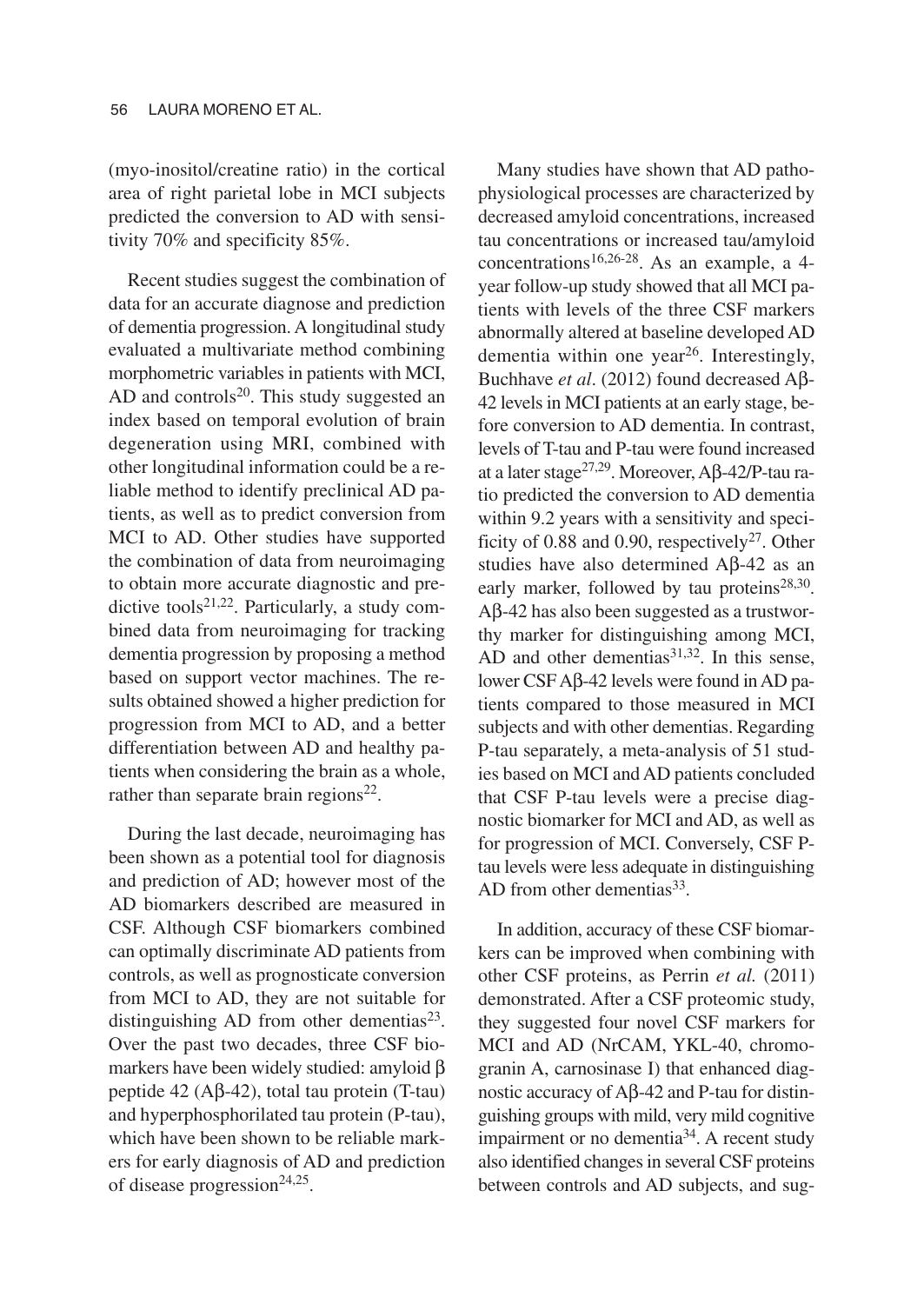gested four proteins as potential progression biomarkers (amyloid precursor protein, neuronal pentraxin receptor, NrCAM and chromogranin  $A$ )<sup>35</sup>.

Although the current CSF biomarkers can be considered accurate markers for diagnosis and prediction of AD (Table 1), there are still large variations in biomarker measurements between studies, and between and within laboratories36. Both CSF and neuroimaging biomarkers have been proved to have valuable diagnostic and prognostic capacity in AD. Nevertheless, the combination of them, together with cumulative information from clinical examination, could enhance their accuracy in detecting MCI and AD patients in early stages as well as the conversion to AD that will allow an effective therapy before the latest stage37. Hu *et al.* (2010) proposed the use of a multi-analyze profiling to identify novel candidate biomarkers, included in the RBM Human DiscoveryMAP™ panel, which could help to improve the accuracy of the established CSF markers<sup>38</sup>. The combination of CSF markers and cognitive tests, such as Mini-Mental State Examination (MMSE) and the clock drawing, has been also suggested, as it showed to be significantly better than these methods alone for prediction of conversion from MCI to AD39. Several studies assessed the predictive accuracy for the diagnosis and conversion to AD when analyzing CSF markers together with MRI and/or neuropsychological and functional measures  $(NMs)^{40-43}$ . The results determined that combination of selected MRI, CSF and/or NM features outperformed a single modality of these features. Moreover, combination of CSF, imaging, genetic and cognitive markers and other methods has been performed to measure both the temporal evolution of AD29 and predict more accurately the conversion from MCI to  $AD<sup>44</sup>$  (Table 1).

Although the established biomarkers of AD from CSF and neuroimaging are precise, their clinical application has limitations due to their invasiveness or high cost. This supports the need to find other easily available and accessible biomarkers that make a diagnostic of early AD possible, and therefore, the possibility to identify those susceptible individuals in order to apply an effective therapy before the onset of the disease.

## **The search for reliable blood-based biomarkers**

The neurodegeneration presented in AD is mainly characterized by the deposition of senile plaques, composed of amyloid beta peptide and neurofibrillary tangles of hyperphosphorylated tau protein, especially in the hypocampus, amygdala and frontal cortex. Dealing with the search of putative biomarkers of AD, an AD prodromal phase, identified as MCI can be precisely the useful time-point to test reliable biomarkers that can enable an early and accurate prognosis and diagnosis of the disease. The complexity of the pathogenesis of AD, which is not fully understood to date, is caused by a synergy of risk factors and the combination of current well-characterized biomarkers, from neuroimaging, genetic to fluid biomarkers (Table 1), can improve prognostic and diagnostic accuracy45.

Albeit neuroimaging tools have provided a reliable early detection and differentiation of AD, they still remain as a quite expensive diagnostic tool in many hospitals and clinical centers. Conversely, the detection of CSF, blood (plasma or serum) and urine biomarkers could be also useful for the disease characterization, even at preclinical stage. Regarding urine biomarkers, several biochemical markers have been described as potential bio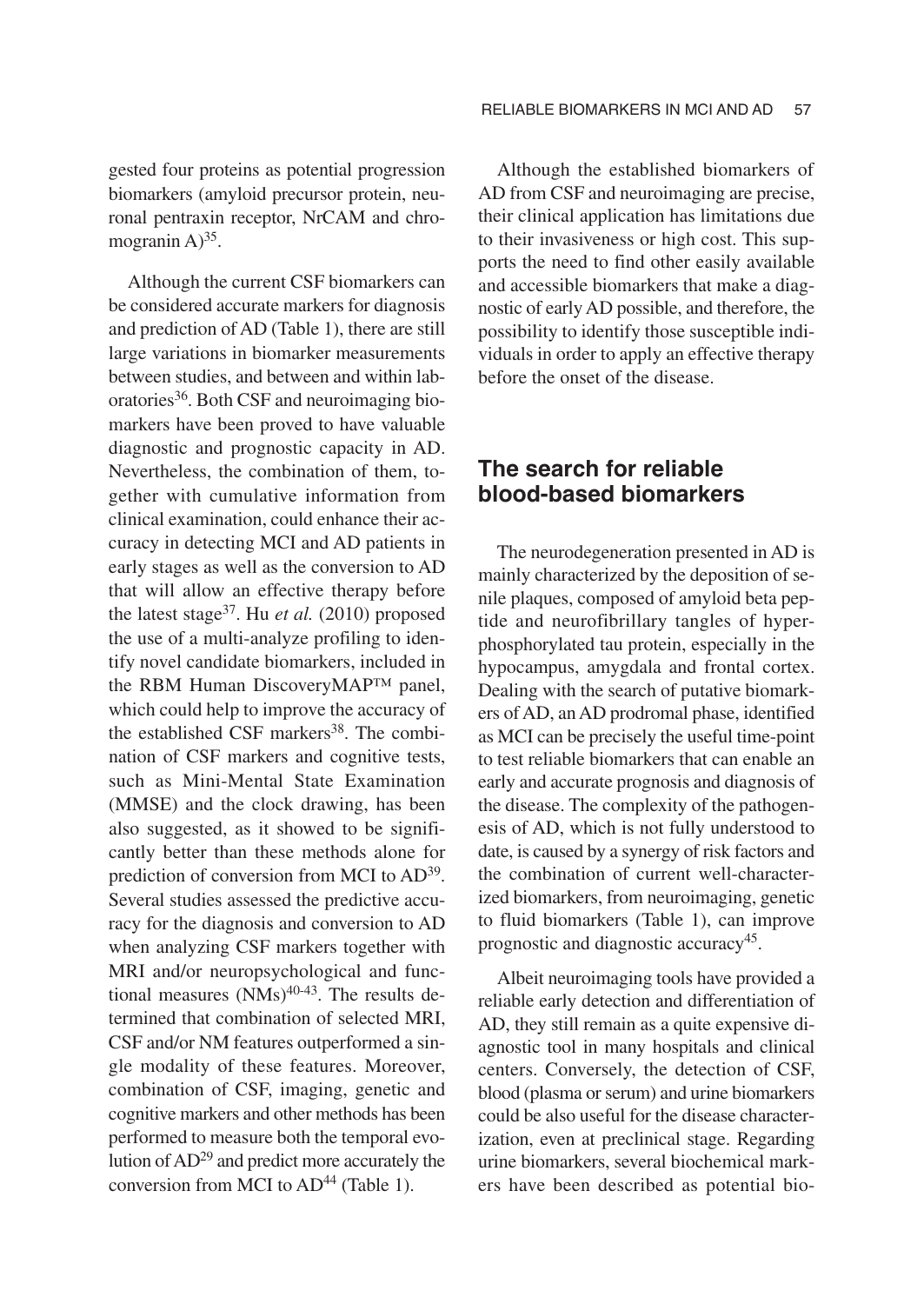markers for dementia, such as the level of urinary 3-hydroxypropyl mercapturic acid (3- HPMA)/creatinine  $(Cre)^{46}$  and the level of urinary Alzheimer-associated neuronal thread protein (AD7c-NTP), which may be an important biomarker for an early diagnosis of MCI<sup>47</sup>. Particularly, decreased levels in 3-HPMA/Cre in urine correlated with increase in Aβ40/42 in plasma in demented subjects<sup>46</sup>, while increased levels of AD7c-NTP were found in AD and MCI patients<sup>47</sup>. Nevertheless, the minimally invasive nature, possible follow-up of patients, low risk and cost and the possibility of screening healthy population make the blood the first choice to analyze putative biomarkers. In spite of the low sensitivity and specificity of blood biomarkers, the invasive sample collection by lumbar puncture, which is needed in the analysis of CSF samples, is less preferred than a wider range of blood-based biomarkers study to identify reliable biomarkers of prodromal AD and AD dementia<sup>45,48</sup>. Interestingly, blood-based proteomic search of biomarkers in heterogeneous populations of individuals supports an alteration of the blood proteome in AD patients<sup>49</sup>.

Reliable biomarkers of prodromal AD and AD dementia are essential for early AD detection at preclinical stages. Since it is expected that the number of demented people will exponentially increased in the next years and taking into consideration the lack of an effective therapeutic approach for AD, the detection of these reliable biomarkers could enable the treatment of asymptomatic patients before the degeneration progresses severely. At this step, the standardization of bloodbased biomarker studies for the improvement of diagnosis, treatment and care of AD patients has become the ultimate goal of the Standards for Alzheimer's Research in Blood biomarkers (STAR-B) working group<sup>48</sup>.

The advantages of blood tissue in the search of reliable AD biomarkers compensate for the limited detection of potential biomarkers closely related to brain pathogenesis through the blood brain barrier and the inevitably dilution of brain derived proteins and metabolites in this tissue<sup>50</sup>. Among the biomarkers studied in blood (plasma or serum), Aβ is the most studied one, especially in plasma samples (Table 1). Abnormal production and aggregation of Aβ isoforms is one of the earliest pathophysiological hallmarks that take place in the brain, and they begin several decades before the onset of clinical symptoms, triggering synaptic loss, neuronal death and clinical dementia. As a consequence, the monitoring of the amyloid processes in asymptomatic subjects could be useful to select those at the prodromal stage that will progress to  $AD^{51}$ .

Although it remains under debate whether plasma Aβ levels could be considered a reliable biomarker because of the controversial published results, recent studies point out to a decreased Aβ-42 / Aβ-40 ratio as a risk factor to MCI conversion to AD, while other studies have suggested that increased  $Aβ-40$  and Aβ-42 plasma levels, simultaneously or separately, could play a role as putative biomarkers of AD<sup>45,50,52,53</sup>. In particular, decreased levels of Aβ-42 or decreased Aβ-42 / Aβ-40 ratio in aging could indicate a conversion from a normal cognitive status to MCI or AD<sup>54,55</sup>. Similarly, unaltered Aβ plasma levels have also been found when comparing AD patients and control cases<sup>50,56</sup>. In addition, plasma Aβ levels have been tested in different studies of correlation. As an example, plasma Aβ levels did not correlate with CSF  $\text{A}$ β levels. A multiplex immunoassay analysis in two independent cohorts of patients showed unaltered levels of plasma  $A\beta$  in incipient AD and a lack of correlation of Aβ-42 levels in CSF and plasma<sup>57,58</sup>. Howe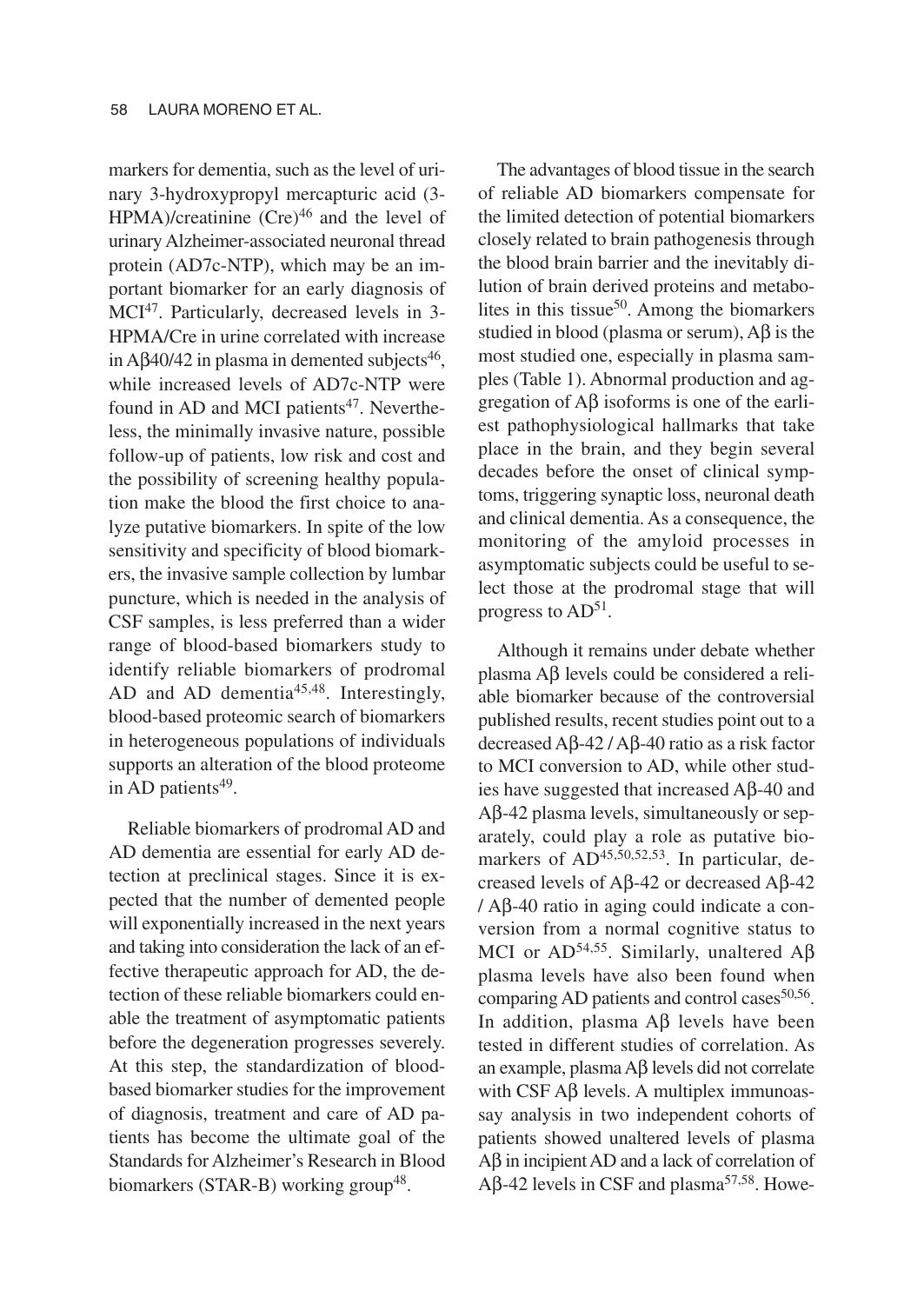ver, positive although no significant correlations were found between plasma Aβ levels and plasma homocysteine $50$ . More recently, the sensitivity and specificity of plasma Aβ-42 levels were significantly improved to 0.8 and 0.82 respectively, when combined plasma Aβ-42 and tau protein levels and monitored them with the use of immunomagnetic reduction assays (IMR). This ultrahigh sensitivity technology could make possible the low detection limits for amyloids and tau protein (1-10 pg/ml). This improvement in the detection of very low protein levels could enable not only the differentiation of healthy cases and AD patients, in both prodromal and dementia phases, but it also allowed the identification of the group of MCI cases due to  $AD^{59}$ .

One of the largest prospective studies of plasma Aβ levels and the risk of incident of AD disease and dementia is the Framingham Heart Study, which included more than two thousand participants with a long period of follow-up. The main results obtained in this study suggested that lower plasma Aβ-42 and Aβ-40 levels preceded and were associated with the risk of incident AD and dementia. In particular, low plasma Aβ-42 levels were associated with higher risk of incident AD and dementia, and significant associations between low plasma Aβ-42 levels and Aβ-42 / Aβ-40 ratio were also found associated with higher risk of incident AD and dementia<sup>51</sup>. In spite of the limitations of the study, this work reinforced the potential role of plasma Aβ levels as a useful biomarker for preclinical AD and dementia. In accordance with Framingham Heart Study, a previous longitudinal study based on 2,454 patient plasma samples from the Alzheimer's Disease Neuroimaging Initiative study found relatively strongest correlations between plasma Aβ-42 levels and CSF p-tau<sub>181</sub> / Aβ-42 ratio in MCI patients, pointing out to the use of plasma  $\text{A}\beta$  as a potential biomarker<sup>60</sup>. In relation to plasma Aβ levels, it has been also shown that an increase in oxidized lipoprotein receptor-related protein-1 (sLRP) could lead to elevated levels of Aβ-40 and Aβ-42, which re-entered the brain favoring the risk of MCI and AD. In fact, high levels of oxidize sLRP and free plasma Aβ-40 and Aβ-42 correlated significantly with CSF tau / Aβ-42 ratios and reductions in MMSE scores $61$ .

As above mentioned, other relevant biomarkers in blood samples are serum or plasma tau levels (Table 1). The main handicap in this case remains in the increased levels of tau in other pathologies, such as ischemic stroke or traumatic brain injury, while in AD or MCI, tau levels are difficult to detect. However, a recent and more sensitive immunoassay methodology can detect both normal and phosphorylated tau, suggesting that serum tau levels could be useful in the identification of AD62. Furthermore, recent studies support the potential nature of AD biomarker of tau since a fragment of tau in serum correlated with cognitive function in a small clinical study. In connection with this result, the existence of plasma post-translational modifications (PTMs), called neo-epitopes, are considered chemical modifications that can prompt proteomic diversity. Albeit protein PTMs can be reversible depending on the nature of modification, the identification and better understanding of PTMs are essential to study the cellular and molecular mechanisms involved under physiological or pathological conditions. Therefore, in relation to AD disease, PTM-based biomarker could provide useful information about the disease progression. The induction of neuronal death in AD, in which tau is truncated in a caspase dependent mechanism, can generate pathological truncated protein species, which could become staging biomarkers that could enable the monitoring of disease progression $62$ .

Novel blood-based biomarkers for AD (Table 1), such as circulating microRNA and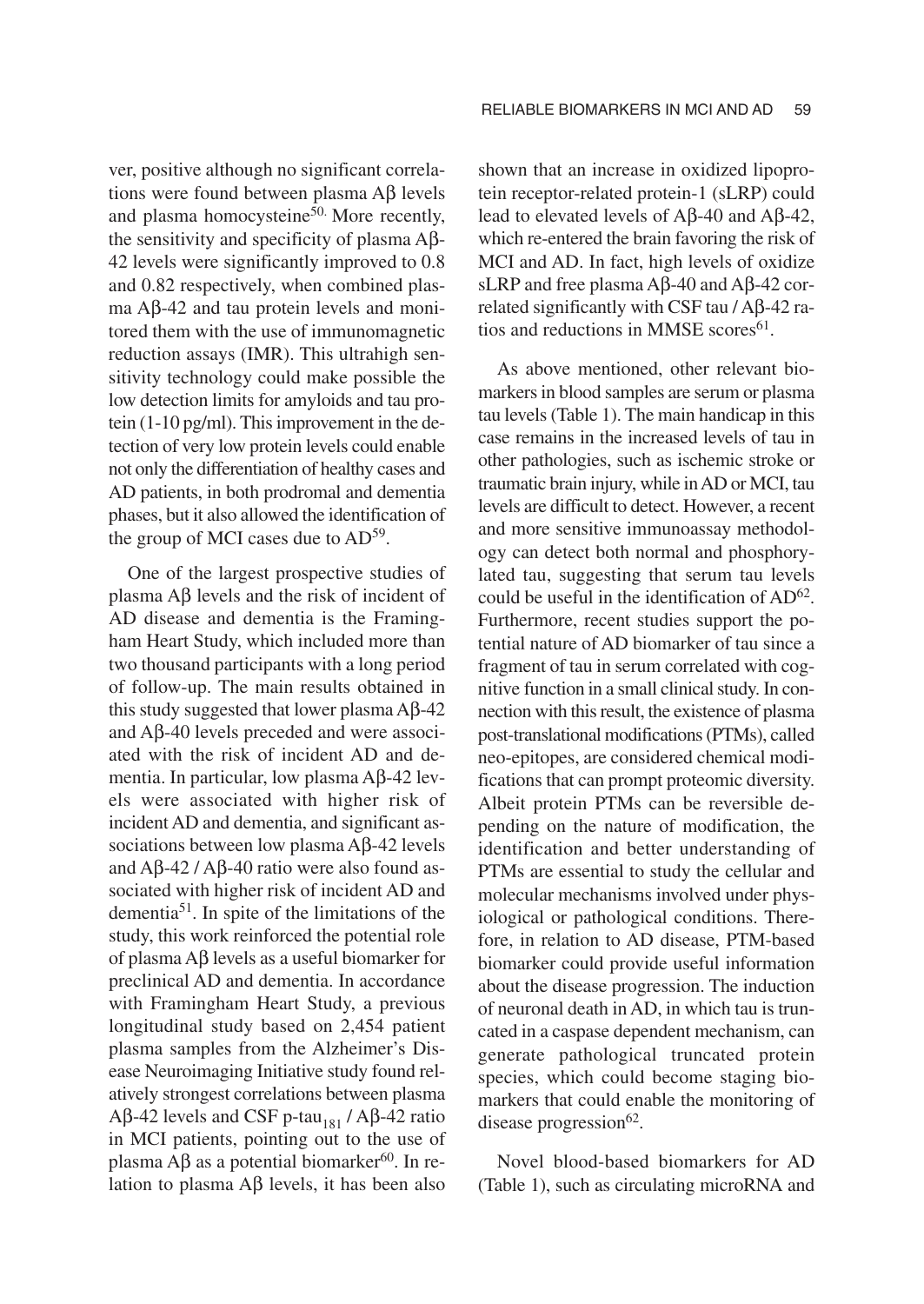a wide variety of plasma proteins and lipids suggested by transcriptomic and lipidomic sequencing, support the use of peripheral blood for unbiased screening to detect significant preclinical alterations in AD patients, which are reflected in the periphery that can be easily and minimally invasive analyzed<sup>49</sup>. In this sense, the combination of several markers can significantly improve the diagnostic accuracy. Panels of serum biomarkers for inflammation, homocysteine and cholesterol metabolism and brain specific proteins have been evaluated, yielding high accuracy, close to 90%, to differentiate AD patients from control cases and they also provided a useful tool to predict MCI patients that later converted to AD patients $50$ . As an example, some identified plasma biomarkers are α2-macroglobulin, complement factor H, homocysteine, cholesterol, E4 isoform of apolipoprotein E, F2-isoprostanes, Aβ autoantibodies, apolipoprotein A1, clusterin/apolipoprotein-J, isoprostane or glycogen synthase kinase (GSK-3β)45,63-65. Regarding calmodulin, this potential plasma biomarker was found significantly upregulated in MCI and AD patients with a sensitivity of 0.87 and a specificity of 0.82, suggesting its possible role in the identification of early stages in AD and in the discrimination from other types of dementia<sup>66</sup>. Reduced phospholipase  $A<sub>2</sub>$  activity has also been suggested as a risk marker for AD in subjects with MCI67. Similarly, sphingomyelins and ceramides could be predictive of memory impairment and they could be useful for the ongoing AD pathology and progression in asymptomatic cases<sup>68</sup>. Interestingly, very long plasma ceramides were found altered in MCI, and it has been suggested that they could predict memory and right hippocampal volume loss among subjects with MCI<sup>69</sup>.

Moreover, 18 signaling proteins were identified in plasma with a 90% accuracy to distinguish patients who had MCI and progressed to AD 2-6 years later. These signaling proteins were related to changes in the periphery, the central nervous system or both that were relatively specific to AD and took place in the first stages of disease process<sup>70</sup>. Similar studies dealing with protein-based multiplex biomarker data from control and AD patients showed that serum protein-based biomarkers improved their diagnostic accuracy when they were combined with clinical information, such as age, sex, education and *APOE* status<sup>71</sup>. A more recent study have identified a panel of 10 plasma proteins associated with neuroimaging measures of the disease that can predict disease conversion from MCI to AD within a year of blood sampling<sup>72</sup>. Another recent study based on isobaric tag (iTRAQ) and proteomic methods, identified 30 plasma proteins, such as afamin and immunoglobulin heavy constant mu (IGHM), that could be potential biomarkers for MCI and AD<sup>73</sup>.

The possibility to identify in blood an Alzheimer's biomarker phenotype could favor the diagnosis of early AD. The study not only of the serum or plasma proteome but also of the relationships among different signaling proteins and intercellular communication factors could pave the way to new approaches for the search of AD biomarkers suitable for an early prognosis and diagnosis of the disease, and therefore for novel therapeutic strategies.

## Common insights in AD and other neurodegenerative diseases

Regarding other neurodegenerative disorders, there is an important clinical need to identify and establish accurate biomarkers for the classification of neurodegenerative dementias, including AD, Parkinson disease (PD), frontotemporal dementia (FTD) and Amyotrophic Lateral Sclerosis (ALS), in which several pathological pathways lead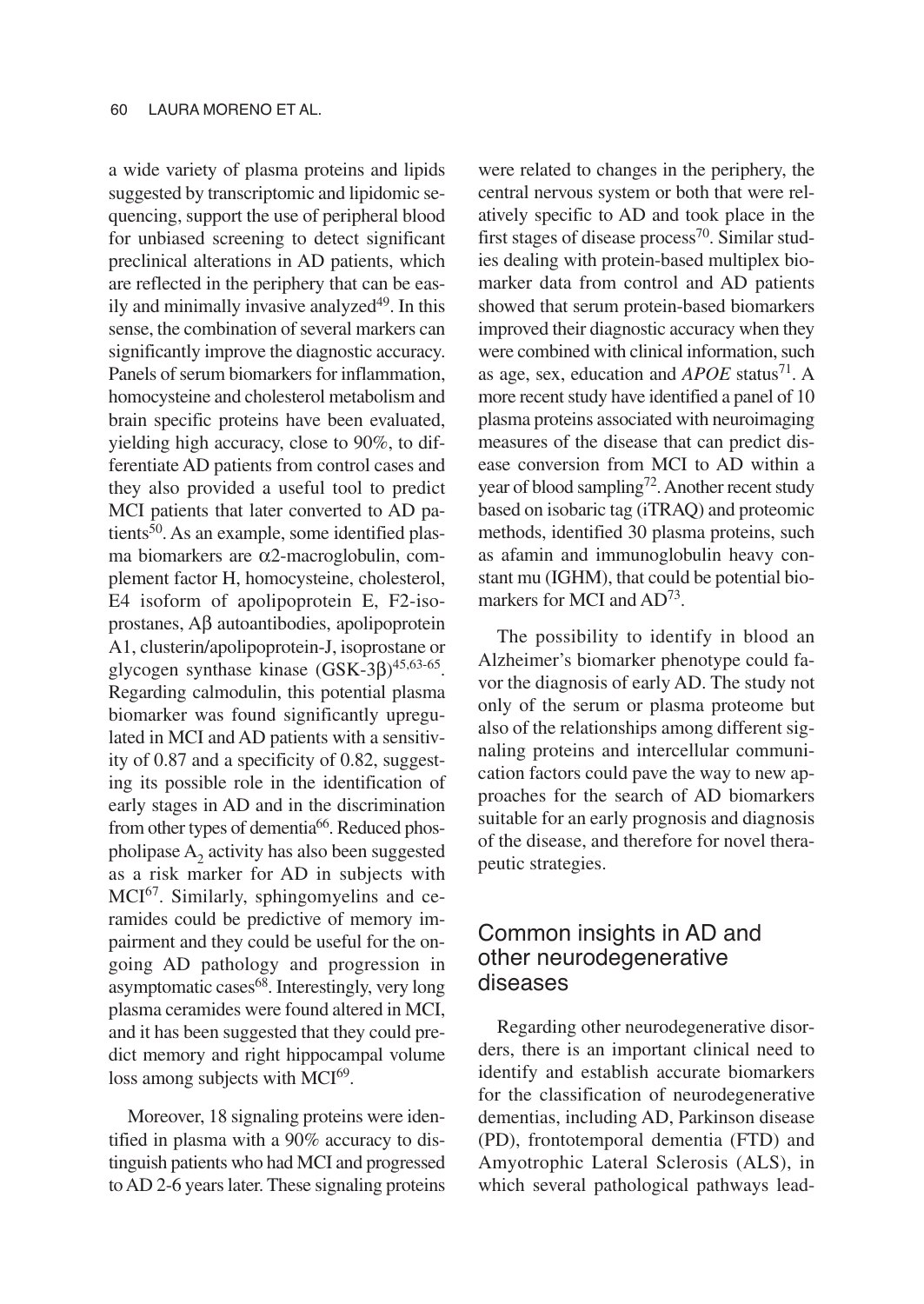ing to neurodegeneration are overlapped. A frequent pathological characteristic implicated in these disorders is the accumulation and aggregation of abnormal or misfolded proteins (amyloid-β in AD, α-synuclein in PD, and TDP-43 in FTD and ALS)<sup>74</sup>. Moreover, common processes that modulate neurodegeneration also include aberrant regulation of apoptosis, uncontrolled activation of autophagy, mytochondria dysfunction and oxidative DNA damage<sup>74</sup>.

Concerning genetics, the GGGGCC hexanucleotide repeat expansion intronic to chromosome 9 open reading frame 72 (*C9ORF72*) was first identified as a common genetic cause of ALS and FTD75,76. Nevertheless, recent studies about *C9ORF72* have shown this expansion involved in diverse molecular mechanisms in other dementias, especially in AD and PD, confirming the pathological interrelationship between these diseases<sup>77-79</sup>. In particular, two early-onset AD patients were found to harbour *C9ORF72* expansions in a study regarding FTD genes $80$ . Another study concerning Caucasian families showed *C9ORF72* expansions (> 30 repeats) at a rate of 0,76% in AD cases versus zero in controls, supporting the notion that large *C9ORF72* expansions have a considerable role in neurodegenerative diseases including AD81. In contrast, the allele frequency of *C9ORF72* repeats was estimated in ALS, frontotemporal lobar degeneration (FTLD), AD and PD; however, this expansion was only commonly found in ALS and FTLD, but not in AD or PD<sup>82</sup>. In accordance to these results, no pathogenic expansions (< 30 repeats) of *C9ORF72* were found in either AD patients or controls<sup>83</sup>. In the same study, as regards PD, it was suggested the intermediate  $(\geq 7 \text{ repeats})$  repeat allele in *C9ORF72* as a risk factor for PD.

Despite the fact that *C9ORF72* pathological repeats are not frequently found in AD or PD, their presence in some cases supports the simultaneity of diverse clinical and pathological features between several neurodegenerative diseases. On the other hand, their low frequency in AD and PD, compared to it in ALS and FTD, could be a useful tool for making a more precise diagnosis between these dementias.

Given the pathological and clinical overlapping in diverse neurodegenerative disorders, it is crucial to find potential and trustworthy biomarkers that allow developing an accurate classifying method for an early diagnosis of neurodegenerative diseases, which could make an early treatment for patients possible. Regarding AD, the identified biomarkers obtained from CSF and neuroimaging have reached clinical applications and their significant limitations in the disease stage and dementia identification can be accurately improved when they are combined in tandem with blood-based biomarkers. Future studies based on improved methodological approaches will provide a better understanding of the neurodegenerative progression of the disease and they could undoubtedly promote more promising and effective therapeutic strategies for AD.

### **Acknowledgements**

This work was supported by grant PI10/0178 from the Fondo de Investigación Sanitaria of Spain.

## **Potential conflict of interests**

The authors declare that they have no competing interests.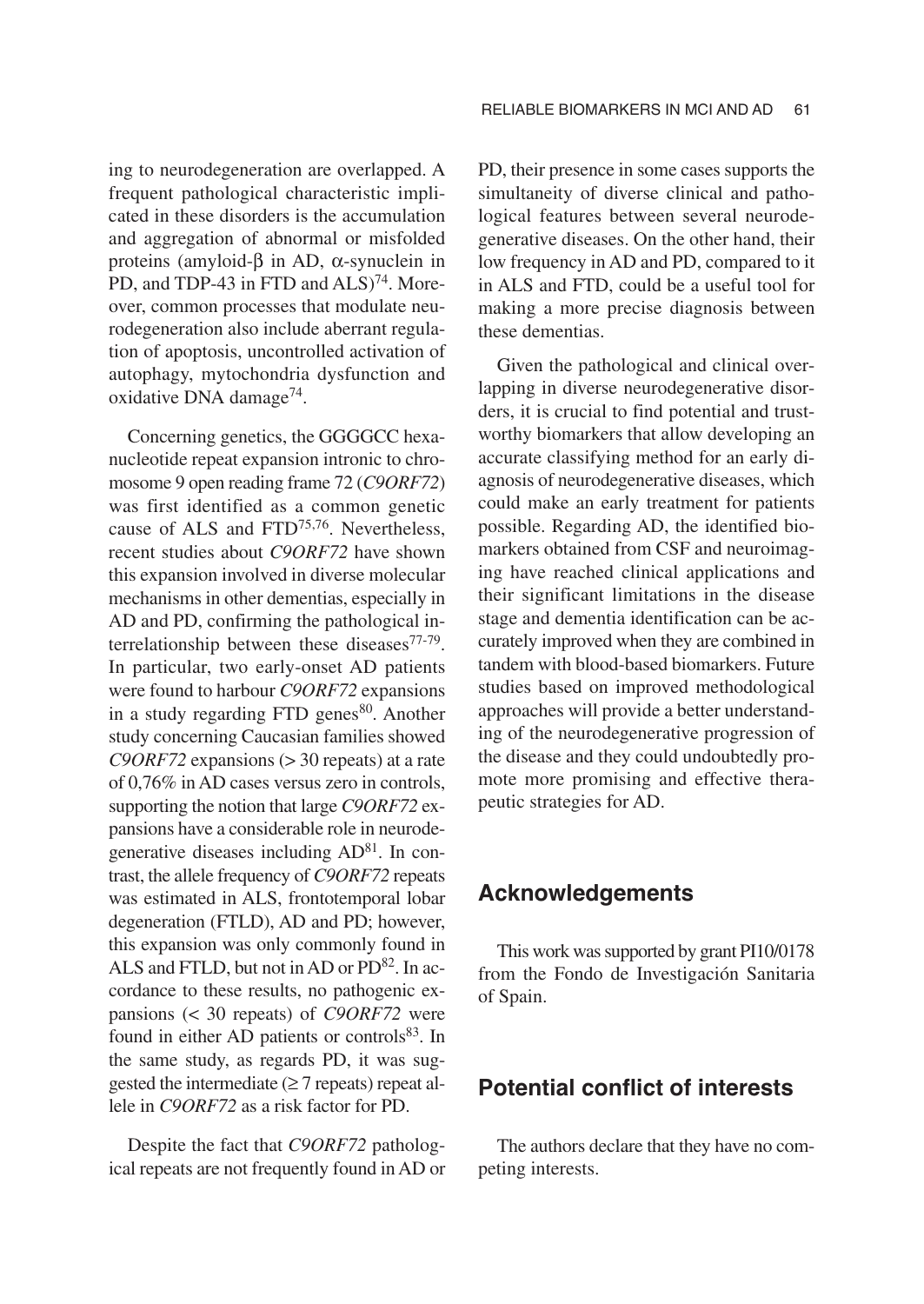## **Abbreviations**

Alzheimer-associated neuronal thread protein (AD7c-NTP); Alzheimer Disease (AD); amnestic MCI (aMCI); amyloid β peptide (A β); Amyotrophic Lateral Sclerosis (ALS); 11C-Pittsburgh compound B positron emission tomography (<sup>11</sup>C-PIB-PET); cerebrospinal fluid (CSF); diffusion tension imaging (DTI); fluorodeoxyglucose PET (FDG-PET); frontotemporal dementia (FTD); frontotemporal lobar degeneration (FTLD); glycogen synthase kinase (GSK-3β); grey matter (GM); hexanucleotide repeat expansion intronic to chromosome 9 open reading frame 72 (*C9ORF72*); 3-hydroxypropyl mercapturic acid (3- HPMA)/ creatinine (Cre); immunomagnetic reduction assays (IMR); isobaric tag (iTRAQ); magnetic resonance imaging (MRI); Mild Cognitive Impairment (MCI); Mini-Mental State Examination (MMSE); neuropsychological and functional measures (NMs); oxidized lipoprotein receptor-related protein-1 (sLRP); Parkinson Disease (PD); positron emission tomography (PET); post-translational modifications (PTMs); proton magnetic resonance spectroscopy (<sup>1</sup>H-MRS); white matter (WM).

## **References**

1. Risacher SL, Saykin AJ. Neuroimaging biomarkers of neurodegenerative diseases and dementia. Semin. Neurol. 2013; 33(4): 386-416.

2. Modrego PJ, Fayed N, Pina MA. Conversion from mild cognitive impairment to probable Alzheimer's disease predicted by brain magnetic resonance spectroscopy. Am J Psychiatry. 2005; 162(4): 667-675.

3. Modrego PJ, Fayed N, Sarasa M. Magnetic resonance spectroscopy in the prediction of early conversion from amnestic mild cognitive impairment to dementia: A prospective cohort study. BMJ Open. 2011; 1(1): e000007.

4. McEvoy L, Fennema-Notestine C, Roddey JC, Hagler DJ, Holland D, Karow DS *et al*. Alzheimer Disease: Quantitative structural seuroimaging for detection and prediction of clinical and structural changes in mild cognitive impairment. radiology. 2009; 251(1): 195-205.

5. Aguilar C, Muehlboeck JS, Mecocci P, Vellas B, Tsolaki M, Kloszewska I, *et al*. Application of a MRI based index to longitudinal atrophy change in Alzheimer disease, mild cognitive impairment and healthy older individuals in the Add Neuro Med cohort. Frontiers in Aging Neuroscience. 2014; 6(145): 1-12.

6. Leung KK, Bartlett JW, Barnes J, Manning EN, Ourselin S, Fox NC. Cerebral atrophy in mild cognitive impairment and Alzheimer disease: Rates and acceleration. Neurology. 2013; 12; 80(7): 648-654.

7. Macdonald KE, Bartlett JW, Leung KK, Ourselin S, Barnes J. The value of hippocampal and temporal horn volumes and rates of change in predicting future conversion to AD. Alzheimer Dis Assoc Disord. 2013; 27(2): 168-173.

8. Raamana PR, Wen W, Kochan NA, Brodaty H, Sachdev PS Wang L *et al*. The sub-classification of amnestic mild cognitive impairment using MRI-based cortical thickness measures. Frontiers in Neurology. 2014; 5(76): 1-10.

9. Misra C, Fan Y, Davatzikos C. Baseline and longitudinal patterns of brain atrophy in MCI patients, and their use in prediction of short-term conversion to AD: Results from ADNI. Neuroimage. 2009; 44(4): 1415-1422.

10. Nir TM, Jahanshada N, Villalon-Reina JE, Toga AW, Jack CR, Weiner MW *et al*. Effectiveness of regional DTI measures in distinguishing Alzheimer's disease, MCI, and normal aging. NeuroImage: Clinical. 2013; 3: 180-195.

11. Fayed N, Modrego PJ, Salinas GR, Gazulla J. Magnetic resonance imaging based clinical research in Alzheimer's disease. J Alzheimers Dis. 2012; 31 Suppl 3: S5-18.

12. Suk HI, Lee SW, Shena D. Hierarchical feature representation and multimodal fusion with deep learning for AD/MCI diagnosis. NeuroImage. 2014; 101: 569-582.

13. Trzepacz PT, Yu P, Sun J, Schuh K, Case M, Witte MM *et al.* Comparison of neuroimaging modalities for the prediction of conversion from mild cognitive impairment to Alzheimer's dementia. Neurobiology of Aging. 2014; 35(1): 143-151.

14. Leuzy A, Carter SF, Chiotis K, Almkvist O, Wall A, Nordberg A. Concordance and Diagnostic Accuracy of [11C]PIB PET and Cerebrospinal Fluid Biomarkers in a Sample of Patients with Mild Cognitive Impairment and Alzheimer's Disease. J Alzheimers Dis. 2015.

15. Prestia A, Caroli A, Wade SK, van der Flier WM, Ossenkoppele R, Van Berckel B *et al*. Prediction of AD dementia by biomarkers following the NIA-AA and *IWG* diagnostic criteria in MCI patients from three European memory clinics. Alzheimers Dement. 2015.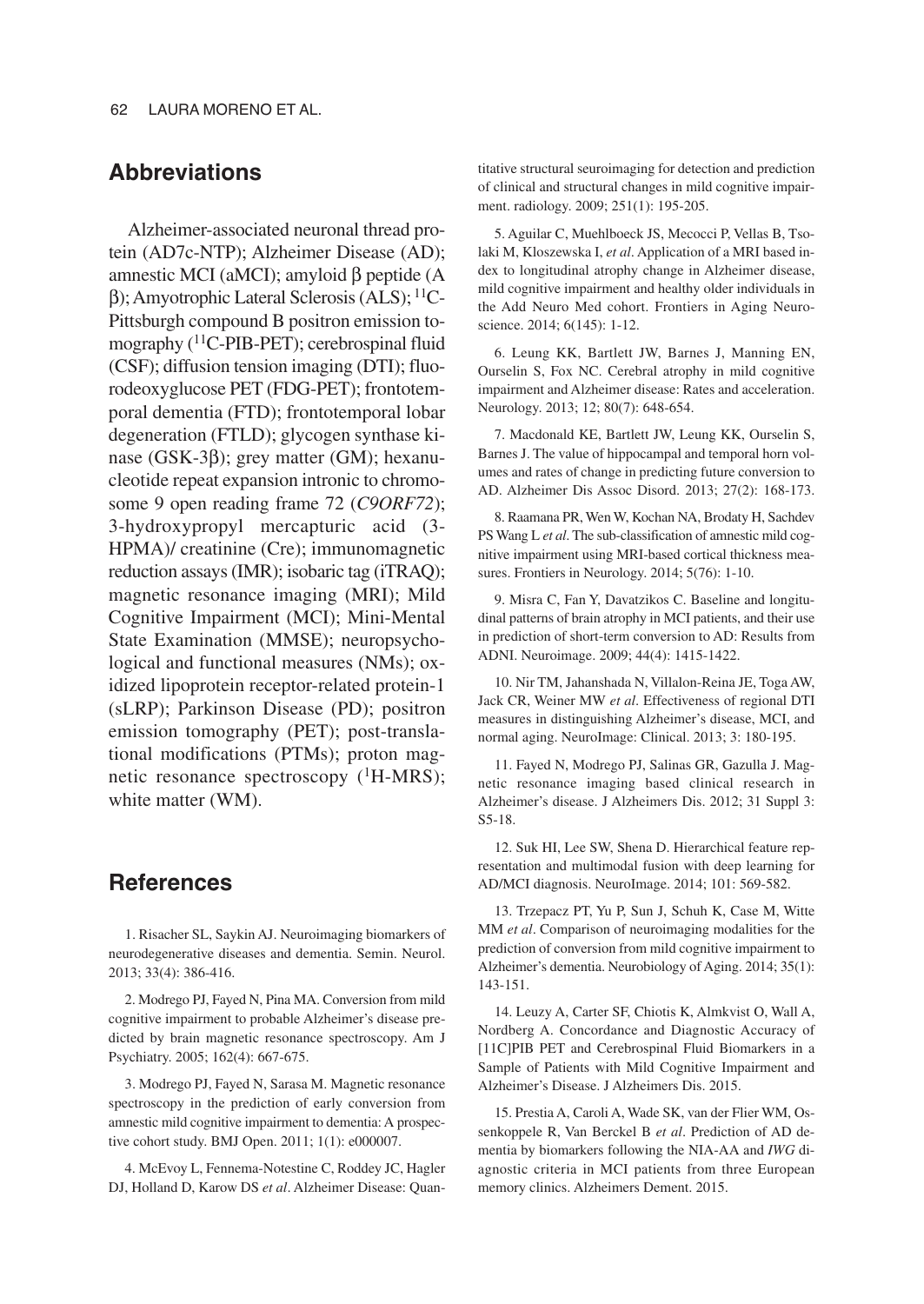16. McConathy J, Sheline YI. Imaging biomarkers associated with cognitive decline: A review. Biological Psychiatry. 2014.

17. Ma Y, Zhang S, Li J, Zheng DM, Guo Y, Feng J *et al*. Predictive accuracy of amyloid imaging for progression from mild cognitive impairment to Alzheimer disease with different lengths of follow-up: A systematic review. Medicine. 2014; 93(27): e150.

18. Cabral C, Morgado PM, Campos-Costa D, Silveira M. Alzheimer s Disease Neuroimaging Initiative Predicting conversion from MCI to AD with FDG-PET brain images at different prodromal stages. Computers in Biology and Medicine. 2015; 58: 101-109.

19. Targosz-Gajniak M, Siuda JS, Wicher MM, Banasikc TJ, Bujak MA, Augusciak-Duma AM *et al*. Magnetic resonance spectroscopy as a predictor of conversion of mild cognitive impairment to dementia. Journal of the Neurological Sciences. 2013; 335(1-2): 58-63.

20. Aguilar C, Muehlboeck JS, Mecocci P, Vellas B, Tsolaki M, Kloszewska I, *et al*. Application of a MRI based index to longitudinal atrophy change in Alzheimer disease, mild cognitive impairment and healthy older individuals in the Add Neuro Med cohort. Frontiers in Aging Neuroscience. 2014; 6 (145): 1-12.

21. Liu F, Wee CY, Chen H, Shen D. Inter-modality relationship constrained multi-modality multi-task feature selection for Alzheimer's Disease and mild cognitive impairment identification. NeuroImage. 2014; 84: 466-475.

22. Retico A, Bosco P, Cerello P, Fiorina E, Chincarini A, Fantacci ME. Predictive Models Based on Support Vector Machines: Whole-Brain versus Regional Analysis of Structural MRI in the Alzheimer's Disease. J Neuroimaging. 2014.

23. Ferreira D, Perestelo-Pérez L, Westman E, Wahlund LO, Sarría A, Serrano-Aguilar P. Meta-review of CSF core biomarkers in Alzheimer's disease: The state-of-the-art after the new revised diagnostic criteria. Frontiers in Aging Neuroscience. 2014; 6(47): 1-24.

24. Holtzman DM. CSF biomarkers for Alzheimer's disease: Current utility and potential future use. Neurobiol Aging. 2011; 32(Suppl 1): S4-S9.

25. Kang JH, Korecka M, Toledo JB, Trojanowski JQ, Shaw LM. Clinical Utility and Analytical Challenges in Measurement of Cerebrospinal Fluid Amyloid-β1–42 and τ Proteins as Alzheimer Disease Biomarkers. Clin Chem. 2013; 59(6): 903-916.

26. Lanari A, Parnetti L. CSF Biomarkers in Clinical Practice. The Scientific World Journal. 2009; 9: 961–966.

27. Buchhave P, Minthon L, Zetterberg H, Wallin AK, Blennow K, Hansson O. Cerebrospinal Fluid Levels of -

Amyloid 1-42, but Not of Tau, Are Fully Changed Already 5 to 10 Years Before the Onset of Alzheimer Dementia. Arch Gen Psychiatry. 2012; 69(1): 98-106.

28. Monge-Argilés JA, Sánchez-Payá J, Muñoz-Ruiz C, Pampliega-Pérez A, Gómez-López MJ, Rodríguez Borja E *et al*. Patients with mild cognitive impairment and a reduced CSF Aβ1-42 protein progress rapidly to Alzheimer's disease. Neurología. 2012; 27(1): 28-33.

29. Bertens D, Knol DL, Scheltens P, Visser PJ. Temporal evolution of biomarkers and cognitive markers in the asymptomatic, MCI, and dementia stage of Alzheimer's disease. Alzheimer s & Dementia. 2014; 20: 1-12.

30. Jack CR, Knopman DS, Jagust WJ, Shaw LM, Aisen PS, Weiner MW *et al*. Hypothetical model of dynamic biomarkers of the Alzheimer's pathological cascade. Lancet Neurol. 2010; 9(1): 119-28.

31. Toledo JB, Brettschneider J, Grossman M, Arnold SE, Hu WT, XIe SX *et al*. CSF biomarkers cutoffs: The importance of coincident neuropathological diseases. Acta Neuropathol. 2012; 124(1): 23-35.

32. Tang W, Huang Q, Wang Y, Wang ZY, Yao YY. Assessment of CSF Aβ42 as an aid to discriminating Alzheimer's disease from other dementias and mild cognitive impairment: A meta-analysis of 50 studies. Journal of the Neurological Sciences. 2014; 345(1-2): 26-36.

33. Mitchell AJ. CSF phosphorylated tau in the diagnosis and prognosis of mild cognitive impairment and Alzheimer's disease: A meta-analysis of 51 studies. J Neurol Neurosurg Psychiatry. 2009; 80(9): 966-975.

34. Perrin RJ, Craig-Schapiro R, Malone JP, Shah AR, Gilmore P, Davis AE *et al*. Identification and Validation of Novel Cerebrospinal Fluid Biomarkers for Staging Early Alzheimer's Disease. PLoS ONE. 2011; 6(1): e16032.

35. Wildsmith KR, Schauer SP, Smith AM, Arnott D, Zhu Y, Haznedar J *et al*. Identification of longitudinally dynamic biomarkers in Alzheimer's disease cerebrospinal fluid by targeted proteomics. Molecular Neurodegeneration. 2014; 9: 22, doi: 10.1186/1750-1326-9-22.

36. Mattsson N, Andreasson U, Persson S, Arai H, Batish SD, Bernardini S *et al*. The Alzheimer's Association external quality control program for cerebrospinal fluid biomarkers. Alzheimer's & Dementia. 2011; 7(4): 386-395.

37. Blennow K. CSF biomarkers for mild cognitive impai rment. Journal of Internal Medicine. 2004; 256(3): 224-234.

38. Hu WT, Chen-Plotkin A, Arnold SE, Grossman M, Clark CM, Shaw LM *et al*. Biomarker Discovery for Alzheimer's Disease, Frontotemporal Lobar Degeneration, and Parkinson's Disease. Acta Neuropathol. 2010; 120(3): 385-399.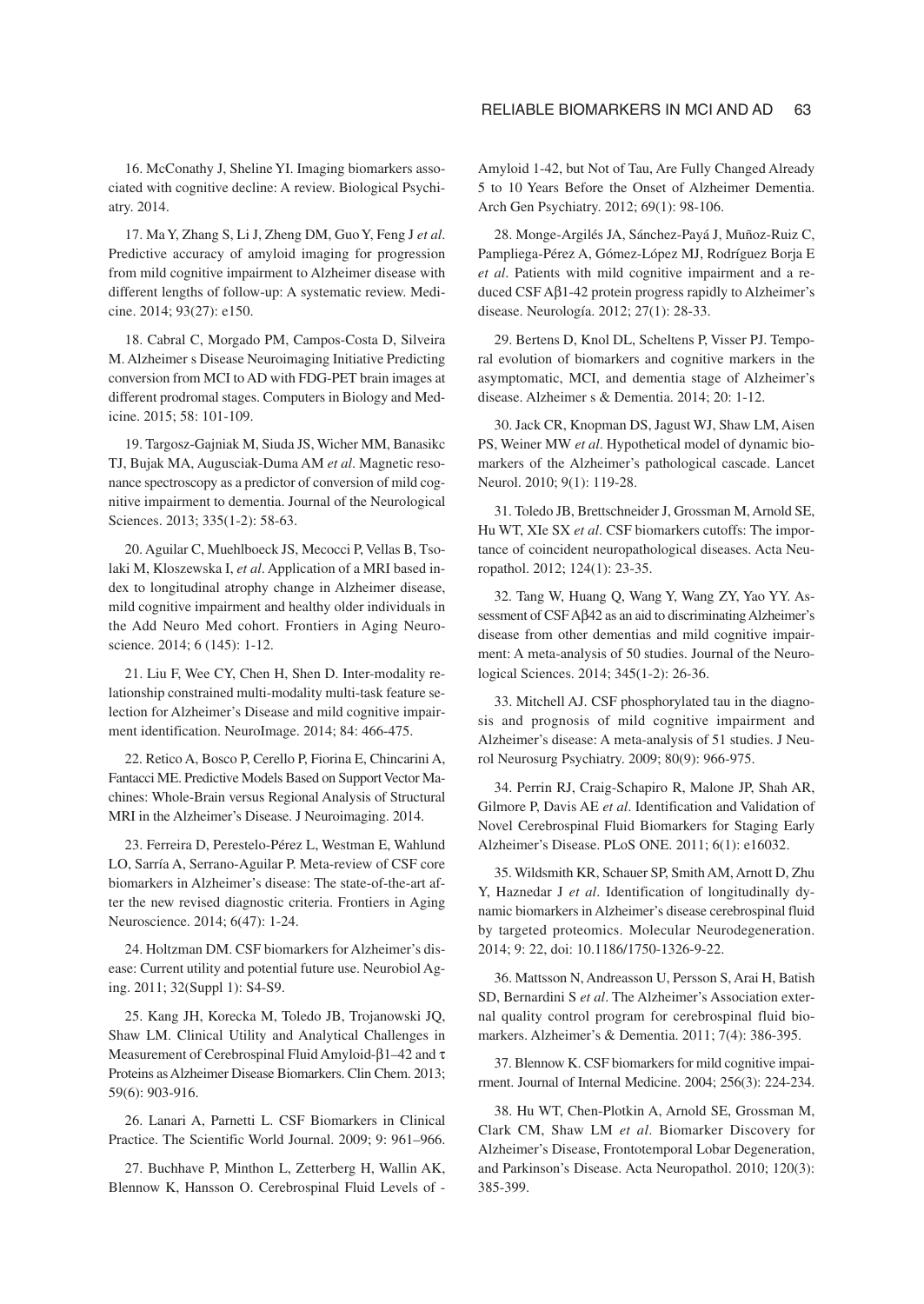#### 64 LAURA MORENO ET AL.

39. Palmqvist S, Hertze J, Minthon L, Wattmo C, Zetterberg H, Blennow K *et al*. Comparison of Brief Cognitive Tests and CSF Biomarkers in Predicting Alzheimer's Disease in Mild Cognitive Impairment: Six-Year Follow-Up Study. PLoS ONE. 2012; 7(6): e38639.

40. Vemuri P, Wiste HJ, Weigand MS, Shaw LM, Trojanowski JQ, Weiner MW *et al*. MRI and CSF biomarkers in normal, MCI, and AD subjects. Diagnostic discrimination and cognitive correlations. Neurology. 2009; 73(4): 287-293.

41. Cui Y, Liu B, Luo S, Zhen X, Fan M, Liu T *et al*. Identification of Conversion from Mild Cognitive Impairment to Alzheimer's Disease Using Multivariate Predictors. PLoS ONE. 2011; 6(7): e21896.

42. Davatzikos C, Bhatt P, Shaw LM, Batmanghelich KN, Trojanowski JQ. Prediction of MCI to AD conversion, via MRI, CSF biomarkers, and pattern classification. Neurobiology of Aging 32. 2011; 2322: e19-2322.e27.

43. Yang X, Tan MZ, Qiu A. CSF and Brain Structural Imaging Markers of the Alzheimer's Pathological Cascade. PLoS ONE. 2012; 7(12): e47406.

44. Da X, Toledo JB, Zee J, Wolk DA, Xie SX, Oua Y *et al*. Integration and relative value of biomarkers for prediction of MCI to AD progression: Spatial patterns of brain atrophy, cognitive scores, APOE genotype and CSF biomarkers. NeuroImage: Clinical. 2014; 4, 164-173.

45. Babic M, Svob Strac D, Mück-Seler D, Pivac N, Stanic G, Hof PR *et al*. Update on the core and developing cerebrospinal fluid biomarkers for Alzheimer disease. Croat. Med. J 2014; 55: 347-365.

46. Yoshida M, Higashi K, Kuni K, Mizoi M, Saiki R, Nakamura M *et al*. Distinguishing mild cognitive impairment from Alzheimer's disease with acrolein metabolites and creatinine in urine. Clinica Chimica Acta. 2015; 441: 115-121.

47. Ma L, Chen J, Wang R, Han Y, Zhang J, Dong W *et al*. The level of Alzheimer-associated neuronal thread protein in urine may be an important biomarker of mild cognitive impairment. Journal of Clinical Neuroscience. 2015.

48. O'Bryant SE, Gupta V, Henriksen K, Edwards M, Jeromin A, Lista S *et al*. Guidelines for the standardization of preanalytic variables for blood-based biomarker studies in Alzheimer's disease research. Alzheimer's Dement. 2014.

49. Fiandaca MS, Mapstone ME, Cheema AK, Federoff HJ. The critical need for defining preclinical biomarkers in Alzheimer's disease. Alzheimer's Dement. 2014; 10: S196- S212.

50. Cedazo-Minguez A, Winblad B. Biomarkers for Alzheimer's disease and other forms of dementia: Clinical needs, limitations and future aspects. Exp. Gerontol. 2010; 45: 5-14.

51. Chouraki V, Beiser A, Younkin L, Preis SR, Weinstein G, Hansson O, *et al*. Plasma amyloid-b and risk of Alzheimer's disease in the Framingham Heart Study. Alzheimer's Dement. 2014.

52. Lopez OL, Kuller LH, Mehta PD, Becker JT, Gach HM, Sweet RA, *et al*. Plasma amyloid levels and the risk of AD in normal subjects in the Cardiovascular Health Study. Neurology. 2008; 70(19): 1664-1671.

53. Allan CL, Sexton CE, Welchew D, Ebmeier KP. Imaging and biomarkers for Alzheimer's disease. Maturitas 2010; 65: 138-142.

54. Fei M, Jianghua W, Rujuan M, Wei Z, Qian W. The relationship of plasma Aβ levels to dementia in aging individuals with mild cognitive impairment. J. Neurol. Sci. 2011; 305: 92-96.

55. Rembach A, Faux NG, Watt AD, Pertile KK, Rumble RL, Trounson BO, *et al*. Changes in plasma amyloid beta in a longitudinal study of aging and Alzheimer's disease. Alzheimer's Dement. 2014; 10: 53-61.

56. Höglund K, Bogstedt A, Fabre S, Aziz A, Annas P, Basun H, *et al*. Longitudinal stability evaluation of biomarkers and their correlation in cerebrospinal fluid and plasma from patients with Alzheimer's Disease. J. Alzhei mer's Dis. 2012; 32: 939-947.

57. Hansson O, Zetterberg H, Vanmechelen E, Vanderstichele J, Andreasson U, Londos E, *et al*. Evaluation of plasma Aβ40 and Aβ42 as predictors of conversion to Alzheimer's disease in patients with mild cognitive impairment. Neurobiol. Aging 2010; 31: 357-367.

58. Kester MI, Verwey NA, van Elk EJ, Scheltens P, Blankenstein MA. Evaluation of plasma Aβ40 and Aβ42 as predictors of conversion to Alzheimer's disease in patients with mild cognitive impairment (Comentary). Neurobiol. Aging 2010; 31: 539-540.

59. Chiu MJ, Yang SY, Horng HE, Yang CC, Chen TF, Chieh JJ, *et al*. Combined Plasma Biomarkers for Diagnosing Mild Cognition Impairment and Alzheimer's Disease. ACS Chem. Neurosci. 2013; 4: 1530-1536.

60. Figurski MJ, Waligórska T, Toledo J, Vanderstichele H, Korecka M, Lee VMY, *et al*. Improved protocol for measurement of plasma b-amyloid in longitudinal evaluation of Alzheimer's Disease Neuroimaging Initiative study patients. Alzheimer's Dement. 2012; 8: 250-260.

61. Sagare AB, Deane R, Zetterberg H, Wallin A, Blennow K, Zlokovic BV. Impaired lipoprotein receptor-mediated peripheral binding of plasma Aβ is an early biomarker for mild cognitive impairment preceding Alzheimer's disease. J. Alzheimers Dis. 2011; 24(1): 25-34.

62. Henriksen K, O'Bryant SE, Hampel H, Trojanowski JQ, Montine TJ, Jeromin A, *et al*. The future of blood-based